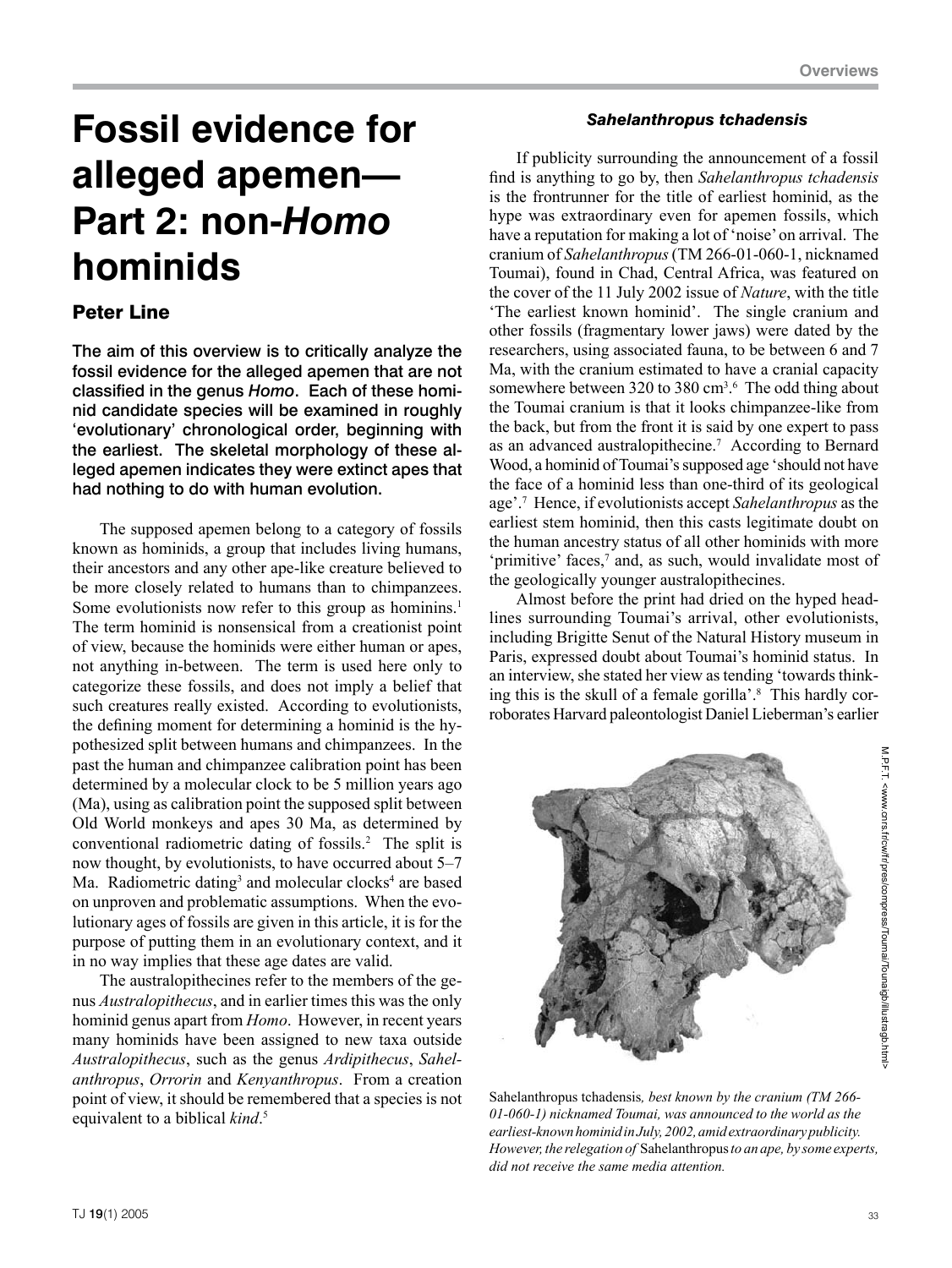grandiose claim about Toumai being 'the most important fossil discovery in living memory'.9 A team led by Wolpoff argued that Toumai's impressive supraorbitals (large brow ridges), which are greater than in any australopithecine or extant ape, were more likely to be a mechanical response to strain,<sup>10</sup> and not an indicator of facial similarity to the genus *Homo*. Examination of scars left on the back of the skull from neck muscle attachments led them to conclude that Toumai was a quadruped (i.e. walked on four legs, not two).<sup>11</sup> After their examination of Toumai, they stated their belief 'that *Sahelanthropus* was an ape'.12 Another alleged hominid feature of Toumai is its small canines compared to extant apes.13 Although *Sahelanthropus* differs from extant gorillas in some features, there are also many similarities, and according to Matthew Murdock there is a strong possibility that *Sahelanthropus* and extant gorillas are related in the sense that they are both members of the same biblical *kind*. 14 If this is correct, then the small canines may just reflect greater canine size variation existing in this ape *kind* in the past, with the genetic information for small canines subsequently lost.

Recently, claims have been made that one of the molars in the mandible was glued in the wrong place, and that an incisor collected at the site was not featured in the original *Nature* paper.15 The authors argued that the fossils attributed to *Sahelanthropus* 'are the subject of debate as to whether they represent a hominid or an ape. It is therefore necessary to provide full and accurate details of the fossil collection.'16 As so often happens in paleoanthropology when the establishment is challenged, the pair making the claims suffered a backlash.17 Also predictable was that the relegation of *Sahelanthropus* to an ape followed the familiar pattern of not getting anywhere near the same media attention that greeted its initial ascension to apeman.

## *Orrorin tugenensis*

Early in 2001 *Orrorin tugenensis*, claimed to have lived about 6 Ma, was announced as a candidate for the earliest hominid (the fossil bones were found in Kenya's Tugen Hills), by a team of researchers led by Brigitte Senut and Martin Pickford.18 The fossils consisted of 13 pieces, including broken femurs, several teeth, and bits of lower jaw.19 Hence, it is not possible to know what the head of this creature looked like. The only reason *Orrorin* has claims to early hominid status, as well as claims of bipedality, is that it was found in the right evolutionary time period. Bipedalism is considered by evolutionists to be important evidence of hominid status. *Orrorin* supposedly walked on two legs because of an alleged human-like femur (thigh bone), based on its long femoral neck and a groove on the back of this neck which is present in humans, but absent in chimpanzees.20 However, this groove, where the *obturator externus* muscle presses against the bone, is also found in non-bipeds,<sup>21</sup> and according to one expert, scans through *Orrorin's* femoral neck show a chimp-like distribution of cortical bone.20 Another argument is that the head of the femur in *Orrorin* is proportionally larger than Lucy's, and evolving a large-headed femur would help dissipate the forces caused by bipedalism.22 The team controversially suggested that *Orrorin* had independently evolved bipedalism, separately from Lucy and other species of *Australopithecus*, whom they relegated to an extinct side-branch of the hominid family.<sup>22</sup>

The controversy of *Orrorin* resumed again in September 2004 with the publication of the results of computerized tomography (CT) scans of the femur, claiming a non-ape, later hominid, distribution of cortical bone in the neck-shaft junction of *Orrorin's* femur, indicating bipedal locomotion.23 As reported by Ann Gibbons, when speaking about these latest finds:

'Senut proposed that Orrorin's gait was more humanlike than that of the 2- to 4-million-yearold australopithecines. If so, australopithecines would be bumped off the direct line to humans—a dramatic revision of our prehistory.'24

Paleoanthropologist Tim White disagreed with this 'gait' assessment and attacked the latest published findings by saying that 'the resolution of the CT scans was so poor that it was impossible to be certain of the pattern of bone thickness'.24 White also 'called Senut's displacement of australopithecenes "*une position créationniste*", because it suggests that *Orrorin's* femur was quite modern 6 million years ago, rather than evolving by stages'.<sup>24</sup> It seems that even evolutionists that stray outside the orthodox evolution hominid story risk a backlash.

According to David Begun of the University of Toronto, the evidence for bipedalism in *Orrorin* is ambiguous.<sup>21</sup> Soon after the initial publication of the fossils, Begun commented that the fossil fragments representing *Orrorin* could not reveal whether it was 'on the line to humans, on the line to chimps, a common ancestor to both, or just an extinct side branch'.19

#### *Ardipithecus kadabba*

A few months after *Orrorin tugenensis* was announced, another early hominid candidate, from Middle Awash, Ethiopia, called *Ardipithecus ramidus kadabba*, dated to between 5.2 and 5.8 Ma, was described in the journal *Nature*. 25 The name of this specimen was, in 2004, elevated from subspecies status to a separate species, *Ardipithecus kadabba*, based on the recovery of additional fossil teeth.<sup>26</sup> In *kadabba* (as in *Orrorin*) the fossil finds consisted of some postcranial bones, teeth, and jaw fragments, and so it is not known what the head of these creatures looked like.

The *kadabba* specimen is interpreted as a biped based on the characteristics of a single toe bone (a proximal foot phalanx), in particular the dorsal orientation of the proximal joint surface.<sup>27</sup> The argument is that the toe bone's joint surface is tilted upwards in a human-like manner, whereas in chimpanzees it tilts downwards, and so it is supposedly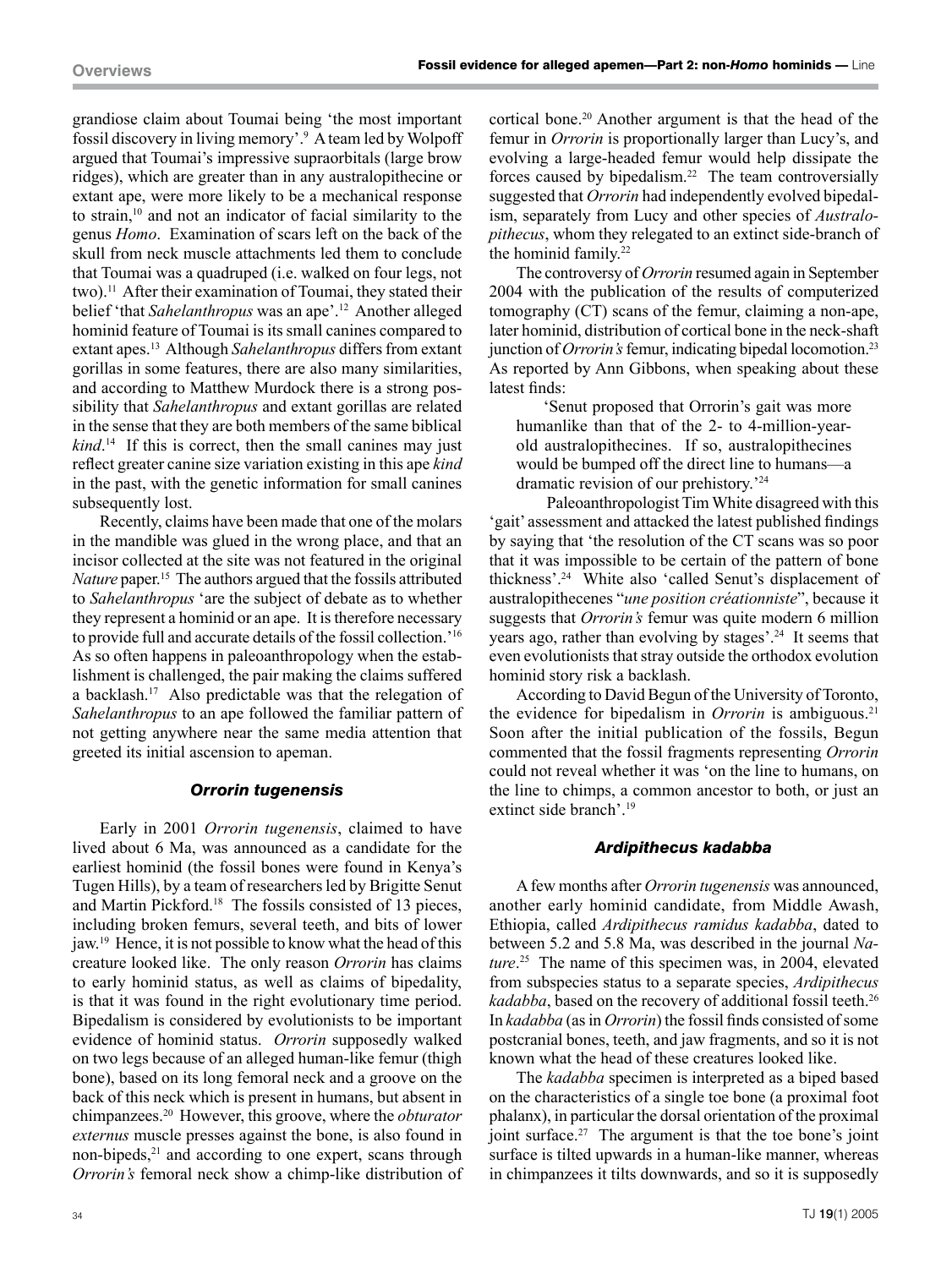evidence that *kadabba* 'toed off' in a human-like manner when walking.<sup>28</sup> However, as pointed out by Begun,

'the same joint configuration occurs in the definitely non-bipedal late Miocene hominid *Sivapithecus*, and the length and curvature of this bone closely resembles those of a chimpanzee or bonobo'.29

Amazingly, the toe bone is dated several hundred thousand years younger than the rest of the fossils, and was found in a locality 16 km away from the rest, making even famous hominid hunter Donald Johanson dubious about categorizing the toe bone with the rest of the fossils.30

From the few (eleven) fossil scraps, belonging to at least five different individuals, from five different locations,<sup>25</sup> it seems amazing that they can all be designated as belonging to the same subspecies, and later, on the basis of finding some additional teeth,<sup>26</sup> that the fossils can be assigned to a new species. According to Balter and Gibbons, 'The *Orrorin* and *Ardipithecus* teams assert that each other's fossils could represent an ancestor of chimps or other apes, rather than one of our early human ancestors or cousins.'31 Perhaps both teams are partially right, as there is little doubt that both hominids were mere apes.

#### *Ardipithecus ramidus*

In 1994 a team led by Tim White announced the finding of *Australopithecus ramidus* from Aramis, Ethiopia, which, at the time, being dated at 4.4 Ma, was the earliest 'hominid' find of any significance.<sup>32</sup> About eight months later, in a corrigendum, the authors reclassified the fossils into an entirely new genus, *Ardipithecus*, with the new species name being *Ardipithecus ramidus*. 33 The original article was accompanied by a cover photo, in the 22 September 1994 issue of *Nature*, of a small jaw fragment from *Ardipithecus ramidus*, containing an embedded tooth, with the title 'Earliest hominids'. Hence, one would have expected a significant find, but instead the fossils, comprising postcranial, dental and cranial scraps, in the authors own words, 'shows a host of characters usually associated with modern apes'.<sup>34</sup> The authors argue for hominid status mainly based on a more incisiform canine morphology and a more anterior position of the foramen magnum, as they believe 'Acquisition of these states at Aramis may correlate with bipedality although this remains to be demonstrated.'35 Even in the evolution community, not everyone is convinced that *ramidus* is a hominid. According to Peter Andrews, of London's Natural History Museum, the thin enamel on the teeth of *ramidus* 'is more of what you'd expect from a fossil chimp', and the features of an upper arm bone 'suggests knuckle-walking, chimp-style'.36 Recently, more fossil scraps from Afar, Ethiopia (jaws, teeth, toe and finger bones), were assigned to at least nine *ramidus* individuals, and claims of bipedality were made based on the dorsal orientation of the proximal joint surface of a proximal foot phalanx, a feature also seen in *kadabba*. 37 See the *kadabba* section above for a refutation of this bipedality claim.

#### *Australopithecus anamensis*

In 1995, dental, cranial and postcranial specimens from two separate localities in Kenya, dated from about 3.8 to 4.2 Ma, were announced as belonging to a new hominid species, *Australopithecus anamensis*. 38 Most of the fossil scraps undoubtedly came from an ape, such as the chimp-like jaws, but controversy has surrounded the alleged more human-like nature of the tibia and humerus.39 The *anamensis* humerus lacks a deep, oval hollow, used as a locking mechanism between the humerus and ulna, the latter being present in chimpanzees, but not in humans, and the *anamensis* tibia is wide, as in humans, because of extra spongy tissue, which acts as shock absorbers during bipedal locomotion.<sup>40</sup> At the time of publication, paleontologist Peter Andrews raised the suggestion that the tibia and humerus, coming from different sections (upper level) of the Kanapoi locality strata than the 'primitive' jaws and teeth (lower level), might possibly 'be related to humans and the other to apes'.41 There were some mandible fragments (KNM-KP 29287) found in upper-level strata, but these were from a different (higher) level than the tibia (KNM-KP 29285) and humerus (KNM-KP 271).<sup>42</sup> At the time there was also the problem of several hundred thousand years in evolutionary time between the upper and lower levels, but in a later paper, dates were obtained that narrowed the time gap. $43$  In this later article additional finds of fossil scraps from *anamensis* were reported, but no additional evidence was provided associating them with the tibia and humerus. Also, the 2000 analysis of a fossil radius (KNM-ER 20419) from the other *anamensis* location, Allia Bay, indicated 'specialized wrist morphology associated with knuckle-walking'.44 In a paper co-authored by Meave Leakey, *anamensis* is said to be very like *afarensis*, postcranially, with the humerus, tibia and radius 'almost exactly matched in size and morphology to the *A. afarensis* collections from Hadar'.45 Hence, if the postcranial remains do belong to *anamensis*, then at most you have an ape-like creature with a similar locomotion pattern to the ape-like *afarensis*. As more in-depth analysis has been performed on *afarensis*, which has more postcranial fossils attributed to it, the reader is referred to that section.

#### *Australopithecus afarensis*

The discovery of the famous Lucy skeleton in Ethiopia in 197446 and the controversy over the naming of *Australopithecus afarensis* in 1978<sup>47</sup> are well known and will not be retold here. The estimated cranial capacity of *afarensis*, whose evolutionary time range was from about 3.0 to 3.9 Ma, is between 375 and 540 cm<sup>3</sup>, with a mean of about 470 cm3 , 48 although the mean brain size is elsewhere given as  $438 \text{ cm}^3$ .<sup>49</sup> Above the neck, the skull (including jaws) of *afarensis* has been described as ape-like,<sup>50</sup> with evolutionary experts distinguishing its cranium from that of chimpanzees, mainly due to smaller canine and larger postcanine teeth in *afarensis*, 'and the influence the smaller canines has on the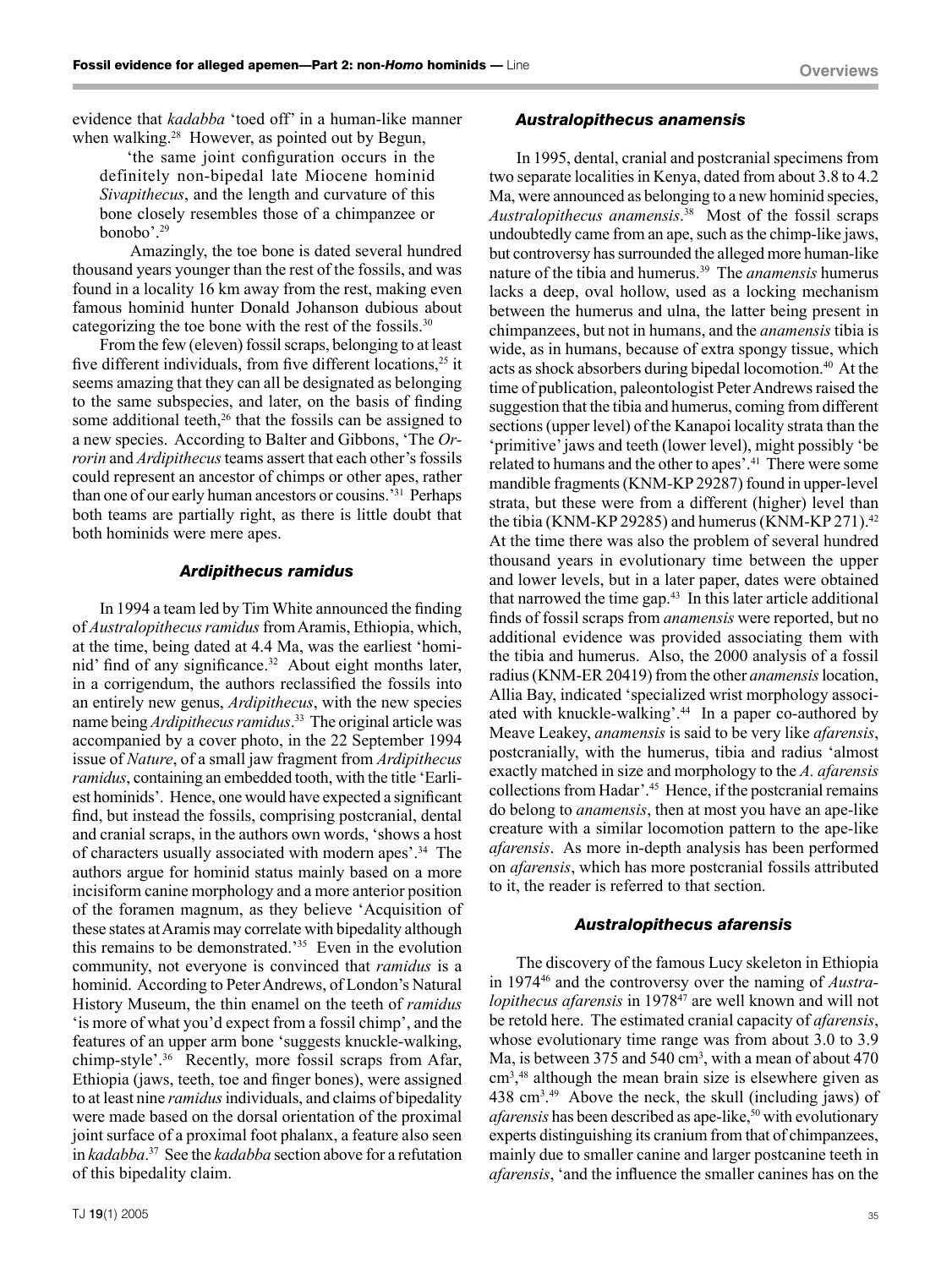

*The* Homo erectus *skeleton of KNM-WT 15000 (left) is compared to the* australopithecus afarensis *skeleton of Lucy (right). There is a huge morphological gap between the essentially modern human postcranial skeleton of erectus and that of the australopithecine postcranial skeleton, as represented by Lucy. For example, the conical-shaped rib cage of Lucy suggests she was thick-waisted with a pot-bellied abdomen, like chimpanzees. Also, there is wide flaring of the ilia of Lucy's pelvis, compared to the narrower ilia of humans. For further discussion, see Mehlert.*<sup>113</sup> *(Image from Walker and Shipman.*<sup>114</sup>*)*

face of *A. afarensis*, including the reduced snout and the presence of a canine fossa'.<sup>51</sup> Details of the first skull of *afarensis* (AL 444-2) were published in 1994,<sup>52</sup> and at the time it was the largest australopithecine skull known,<sup>53</sup> with an estimated cranial capacity later determined to be 540 cm3 . 50 Previous to this the reconstruction of the *afarensis* skull was a composite, based on fossil fragments from several individuals,<sup>54</sup> and as a result there were accusations that Kimbel and White, who made the composite skull, 'had force-fit the face of a slender *Homo*-like species onto the brain case of a robust one'.55

Postcranially, *afarensis* possessed ape-like features such as a conical-shaped rib cage, and, along with other australopithecines, were heavily built for their stature and 'almost certainly were not adapted to a striding gait and running, as humans are'.56 Humans have barrel-shaped rib cages, and by comparison to apes, are lightly built for their stature. Analysis of the socket of the shoulder blade (scapula) of *afarensis* showed that it was directed far more cranially (skywards) compared to humans,<sup>57</sup> whose socket is perpendicular to the ground, and that, like apes, this upward orientation of the *afarensis* socket would have been

'valuable if the arm were held overhead much of the time, as it is when climbing and hanging in trees'.58 As for limb proportions, the estimated humerofemoral index (ratio of humerus to femur length) in *afarensis* is less than that of extant apes, although still significantly greater than that of humans.<sup>59</sup> Humans have relatively short arms and very long legs, and according to Tattersall and Schwartz, it is a 'fact that the legs of *afarensis* were quite short'.60 The estimated brachial index (ratio of radius to humerus length) in *afarensis* is greater than that of humans and gorillas, but less than that of other extant apes, but this estimated index is very unreliable because of the difficulty in making a reliable length estimate of the radius of Lucy (AL 288-1), and a generous length estimate of the radius would bring the brachial index within the chimpanzee range. $61$  However, Tattersall and Schwartz state that

'even if the relative proportions of the arms are more humanlike than apelike (the lower arm is much longer compared with the upper arm in chimpanzees and especially the full-time arborealists—orangutans and gibbons)—the arms of *afarensis* were still quite long'.<sup>60</sup>

The bones of the fingers in *afarensis*, particularly the proximal phalanges, are curved, similar to those of chimpanzees, and 'indicate adaptation for suspensory and climbing activities which require powerful grasping abilities'.<sup>62</sup> The toes of *afarensis* are also curved,<sup>63</sup> as in apes, and suggest an ability to climb trees. According to Stern and Susman, the foot and ankle remains of *afarensis* 'reveal to us an animal that engaged in climbing as well as bipedality'.64 They go on to state that 'There is no evidence that any extant primate has long, curved, heavily muscled hands and feet for any purpose other than to meet the demands of full or part-time arboreal life.<sup>'64</sup>

The analysis by Stern and Susman, in 1983, of *afarensis* hand fossils indicated many features in common with chimpanzees, but they pointed out that examination of the metacarpals yielded no evidence that *afarensis* was a knuckle-walker.65 Evidence for *afarensis* being a knuckle-walker would surface later, however. The wrist morphology in extant knuckle-walking African apes (chimpanzees and gorillas) has a specialized locking mechanism that limits 'wrist extension during the support phase of knuckle-walking'.44 In 2000 Richmond and Strait reported that the distal radial morphology (including the scaphoid notch) in *anamensis* and *afarensis* was similar to that of the knuckle-walking African apes, whereas the radius attributed to *robustus*, and in particular *africanus*, was more human-like.<sup>66</sup> Amazingly, the authors suggested that the knuckle-walking features in *anamensis* and *afarensis* were non-functional retentions from an earlier ancestor.<sup>67</sup> However, non-functional retentions (evolutionary baggage) are not something that is expected to persist for long, according to evolutionist Jeremy Cherfas:

'Everything about her skeleton, from fingertips to toes, suggests that Lucy and her sisters retain several traits that would be very suitable for climbing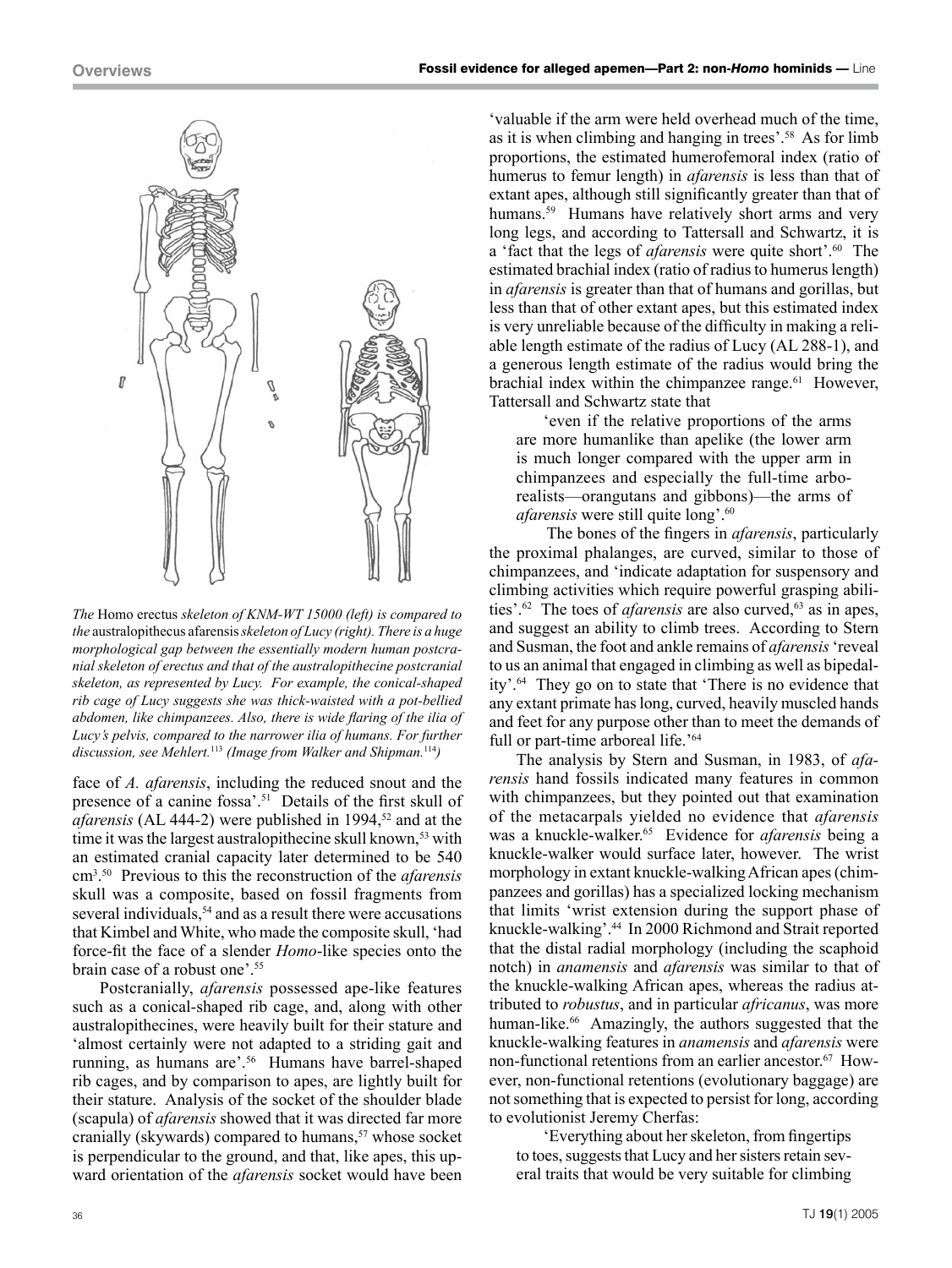

in trees. Some of those same treeclimbing adaptations can still be detected, albeit much reduced, in much later hominids such as the 2-million-yearold specimens of *Homo habilis* from the Olduvai gorge. It could be argued that Lucy's arboreal adaptations are just a hangover from her treedwelling past, but animals do not often retain traits that they do not use, and to find those same features in specimens 2 million years later makes it most unlikely that they are remnants.'68

*Lucy is the most famous* Australopithecus afarensis *specimen, with about 40% of the postcranial skeleton recovered.*

Another point of interest from the Richmond and Strait study was that the wrist morphology in

*africanus* was more 'modern' than that of *afarensis*. However, other studies have indicated that the foot, lower leg and limb proportions in *africanus* are more ape-like than in *afarensis*, although the skull of *afarensis* is more chimpanzee-like than *africanus*. 69 One might well wonder what the supposed evolutionary relationship between *africanus* and *afarensis* is in this complicated picture, as *afarensis* has been proposed as the ancestor of *africanus*. According to Collard and Aiello:

'It is no longer a case of the skull pointing to one set of phylogenetic relationships, and the postcranial skeleton—everything but the skull—to another. Rather, different parts of the postcranium may not support the same phylogenetic hypothesis.'69

In regards to Lucy, according to archaeology professor Clive Gamble:

'The anatomy shows a fully bipedal gait but with some differences from modern humans. Indeed, these are so distinctive that in his exhaustive study of the limbs Charles Oxnard concluded that the method of locomotion was neither ape-like nor human. Nor was it a midway stage but truly unique.'70

The central argument for *afarensis* being a hominid is that the creature had an erect posture and was capable of bipedal locomotion. The argument that *afarensis* was bipedal is based on skeletal reconstructions of the pelvis and lower limb bones. As up to 40% of Lucy's postcranial skeleton was recovered, a lot of the morphological and biomechanical analyses are based on these bones, although not exclusively so. One problem with reconstructions of Lucy's skeleton (dated to about 3.2 Ma) is the subjective nature of the work, as predetermined belief about the posture of *afarensis* may bias the reconstruction of the skeleton. How else can the following statement by Maurice Abitbol, who studied Lucy's pelvis, make sense?

'Prevailing views of Lucy's posture are almost impossible to reconcile. When one looks at the reconstruction proposed by Lovejoy (1998) and by Weaver *et al*. (1985), one gets the impression that her fleshed reconstruction would be the body of a perfectly modern human biped (Figure 1a). But when one looks at the preliminary reconstruction recently shown at the Smithsonian, one gets the impression of a chimpanzee awkwardly attempting to stand on its hindlimbs and about to fall on its frontlimbs (Lewin, 1988). In the latter, the implication is a "primitive" form of bipedality in the Hadar hominids. To resolve such differences, more anatomical (fossil) evidence is needed. The available data at present are open to widely different interpretations.'71

Amazingly, Lucy's posture can be interpreted to be anything from modern human to chimpanzee-like. Hence, creationists have every right to be extremely sceptical of claims that Lucy and other australopithecines were at a stage of evolution between human and apes, when the main evidence for that claim is based on such speculative interpretation of data. From his study, Abitbol concluded that 'Lucy's erect posture is unlike that seen in modern humans and is still a mystery'.72

Another problem with studies that investigate the locomotion capability of fossils belonging to creatures such as *afarensis* is that discussions about muscular functions 'assume *a priori* that the muscles were in a close to human pattern'.73 In a biomechanical analysis of Lucy's pelvis and lower limb bones, in particular the reconstruction of the *gluteal musculature*, Christine Berge reported that 'an ape-like gluteal organization would offer better ability than a human-like one'.73 From the study, Berge concluded

'that the bipedalism of *Australopithecus* must have differed from that of *Homo*. Not only did *Australopithecus* have less ability to maintain hip and knee extension during the walk, but also probably moved the pelvis and lower limb differently. It seems that the australopithecine walk differed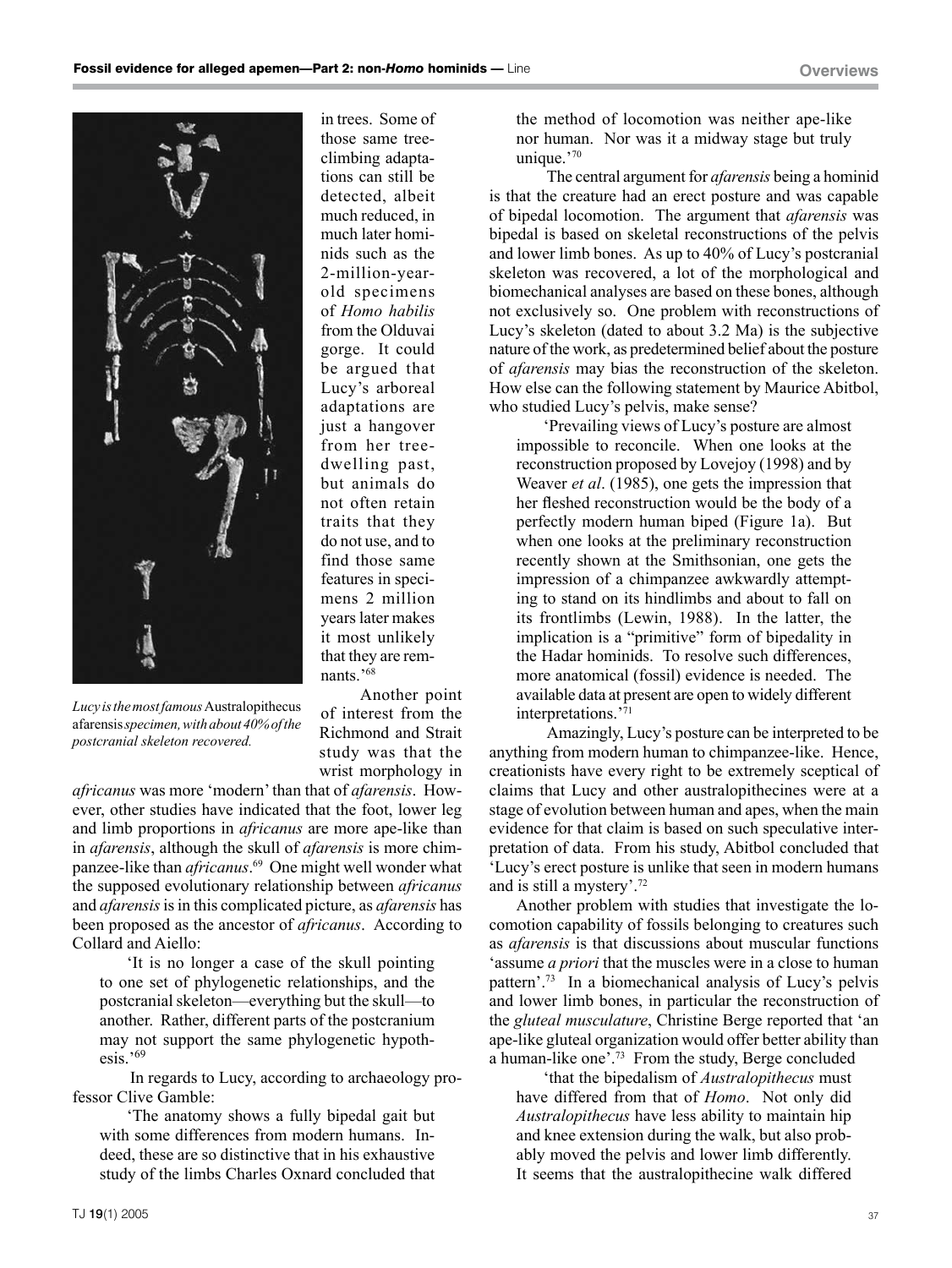significantly from that of humans, involving a sort of waddling gait, with large rotatory movements of the pelvis and shoulders around the vertebral column (Berge, 1991a, b). Such a walk, likely required a greater energetic cost than does human bipedalism.'74

From their detailed analysis of the postcranial skeleton, Stern and Susman 'discovered a substantial body of evidence indicating that arboreal activities were so important to *A. afarensis* that morphologic adaptations permitting adept movement in trees were maintained'.75 Concerning *afarensis*, they also concluded 'that the nature of terrestrial bipedality, when it was practiced, was different from modern humans'.<sup>75</sup> Also, CT scans by a group led by anatomist Fred Spoor of the University of Liverpool of the bony labyrinth (fluid-filled semicircular canals) of the inner ear, which is part of the vestibular apparatus responsible for balance.<sup>76</sup> showed that the semicircular canal dimensions in crania attributed to other australopithecines (*africanus* and *robustus*) were similar to that of extant great apes.<sup>77</sup> Although scans of *afarensis* were not performed, it is likely that the labyrinths of *afarensis* would resemble the same chimp/ape pattern as these other australopithecines.<sup>78</sup> Hence, the evidence indicates that it is very unlikely that *afarensis* was a habitual bipedal walker. It is also not clear whether the limited bipedalism exhibited by some australopithecines, such as *afarensis*, was postural and related to feeding, as opposed to locomotion.<sup>79</sup> It should be remembered that extant bonobos (pygmy chimpanzees) have been observed to walk bipedally about 10% of the time, so limited nonhuman bipedalism occurs even in extant apes.<sup>79</sup>

So what exactly do we have in *afarensis*? The answer is a creature with the brain the size of an ape, a skull that was ape-like with a body similar in shape and size to an ape, and a creature that was specialized for climbing in trees and knuckle walking, similar to apes. In other words, you have an ape. However, if *afarensis* also had some limited ability for non-human bipedal locomotion, which was perhaps more efficient than that of extant bonobos, is this evidence that the creature was an apeman, or does it just reflect the diversity of the ape/australopithecine body structure that God created?

That the answer lies with the latter is indicated in the analysis of the skeletal remains of an ape from Italy called *Oreopithecus bambolii*, dated from 7 to 9 Ma, whom nobody appears to want to label a hominid, as the fossil remains are in the wrong location and outside the hominid time 'window', yet *bambolii* had an anatomy supporting limited bipedal locomotion.<sup>80</sup> According to the authors of the study, parts of the pelvis of *bambolii* resembled that of *afarensis*, and its femur showed 'a pronounced diaphyseal angle combined with condyles of subequal size, similar to *Australopithecus* and *Homo* and functionally correlated with bipedal activities'.<sup>81</sup> According to Henry Gee, 'this creature is thought to have become bipedal independently and was only distantly related to hominids'.<sup>82</sup> Apes evolving a form of bipedal locomotion once is difficult enough to believe or imagine; that it must have independently happened multiple times, in order to 'rescue' evolutionary theory, reveals evolution to be a collection of just-so stories that can be accommodated to almost any scenario, no matter how absurd or unlikely. That a limited non-human form of bipedal locomotion existed in apes unrelated to, and earlier than, any hypothetical hominid, indicates that possession of bipedal traits are not indicative of hominid status.

#### *Kenyanthropus platyops*

In March 2001 yet another 'hominid' appeared on the cover of *Nature*, with the headlines reading 'The human family expands'. Inside was an article describing a new creature, from Lake Turkana, Kenya, called *Kenyanthropus platyops*. 83 Being dated at 3.5 Ma has brought *platyops* into direct competition with *afarensis* as the trunk hominid that supposedly gave rise to the genus *Homo*. 84 The main excitement was over a badly distorted cranium. Its cranial capacity was estimated to be of ape proportions, but largely because of its flat face, unusual for a supposed hominid at that stage of evolution, the specimen was assigned to a new genus *Kenyanthropus*. However, there are strong indications that the flat face was due to severe expanding matrix distortion, an artifact of the fossilization process, $85$  and so *platyops* is undoubtedly just another ape.

#### *Australopithecus bahrelghazali*

In 1995 the mandible from this creature, found in Chad, was described as being most similar to the contemporary species *afarensis*. 86 The specimen from Chad, date estimated at between 3 and 3.5 Ma, was, in 1996, assigned to the new species *Australopithecus bahrelghazali*. It was judged different from *afarensis* on certain morphological features of the mandible, premolar roots and premolar enamel thickness. However, such a meager find hardly warrants the creation of a new species. There is no reason to view *bahrelghazali* as anything but an ape, probably of the same *kind* as *afarensis*.

#### *Australopithecus africanus*

The mean brain size of seven specimens of *Australopithecus africanus* is  $451 \text{ cm}^3$ , with a range from  $425 \text{ cm}^3$ to 515 cm3 . 87 Evolutionists believe that *africanus* lived in South Africa from about 2.5 to 3 Ma, although it may have persisted until 2 Ma.<sup>88</sup> Cranially, the main difference in comparison to *afarensis* is in the face, with the face of *africanus* less prognathic and broader.<sup>89</sup> Also, in comparison to *afarensis*, the *africanus* lower jaw has a more robust body, the postcanine teeth are enlarged in size, and the anterior teeth are reduced.89

*Australopithecus afarensis* is considered by many as being ancestral to *africanus*, but comparisons of the limb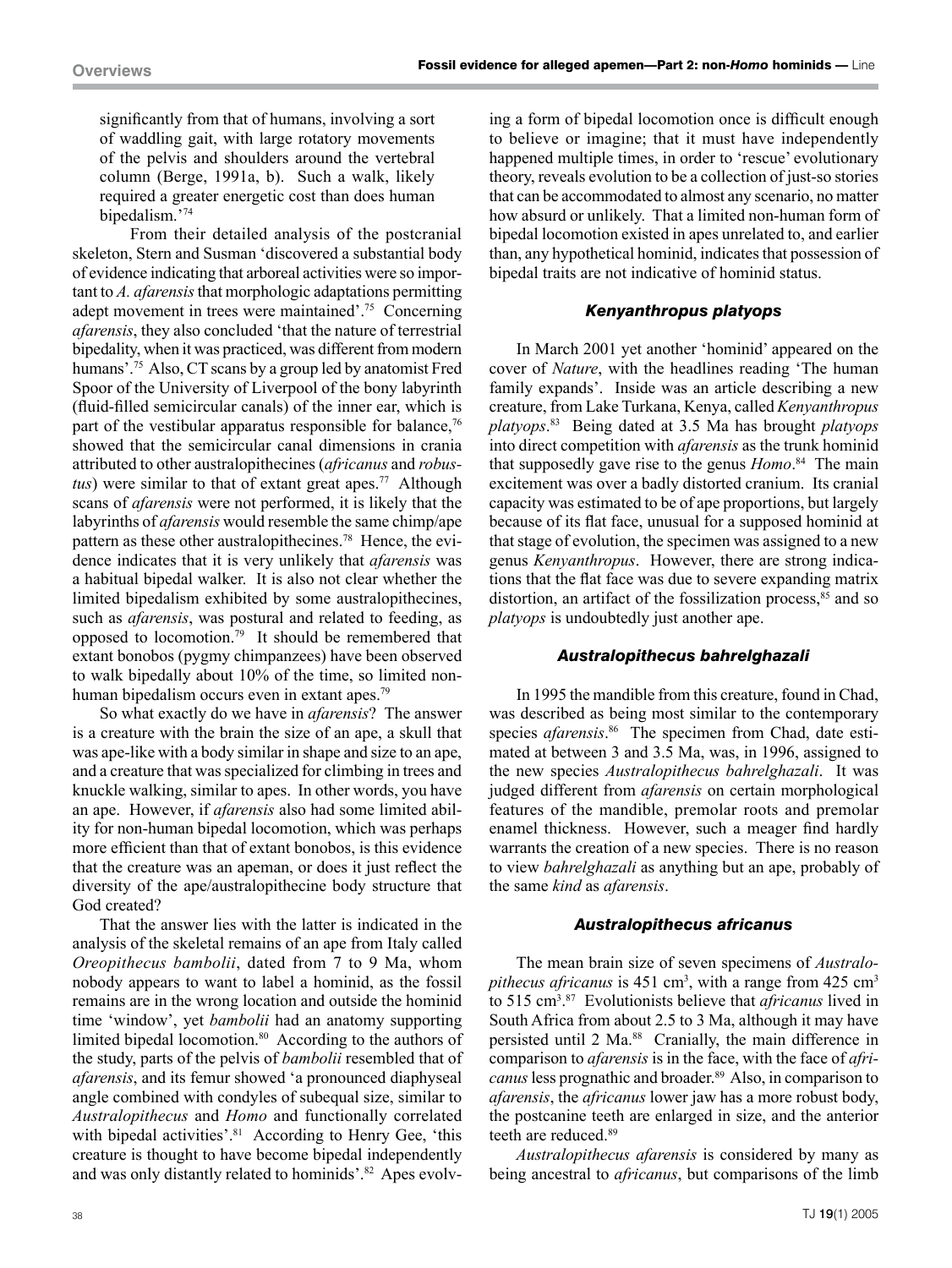proportions of the two species indicate less ape-like forelimb to hindlimb joint sizes and limb lengths in the supposedly older and craniodentally more 'primitive' *afarensis*. 90 According to the authors of these studies, 'This implies that limb proportions changed back and forth in the hominid lineage or our present view of hominid relationships is too simplified.<sup>'91</sup> Rather, the confusion of hominid relationships exists because there never was an evolutionary relationship between hominids to begin with. According to Klein and Edgar, *africanus* possessed a very ape-like upper body, with long, powerful arms suitable for tree climbing, but the lower body was 'shaped for habitual bipedal locomotion on the ground'.92 However, as mentioned above, CT scans of the bony labyrinth of the inner ear showed that the semicircular canal dimensions in crania attributed to *africanus* were similar to those of extant great apes.77 Hence, if *africanus* did walk bipedally in some manner, it is unlikely to have been habitually.

An earlier analysis of the postcranial anatomy of *afarensis* and *africanus* led McHenry to the conclusion

'that (1) the postcranial skeleton of early *Australopithecus* was uniquely different from all living apes and people, (2) the postcranial skeleton of early *A. africanus* is very similar to *A. afarensis* despite real differences in their skulls, teeth, distribution, and age, and (3) there is a distinct grade of locomotor adaptation in *Australopithecus* which is unlike any living form.'93

Hence, if the two species shared 'a unique configuration which implies that locomotor and postural adaptations were very similar and unlike any living form',<sup>94</sup> then the locomotor behaviour of *africanus* was similar to *afarensis*. As indicated earlier, *afarensis* was a knuckle-walking ape built



*The* Australopithecus africanus *cranium STS 5 (nicknamed 'Mrs Ples') is one of the most complete australopithecine crania ever found. It was discovered in 1947 by Robert Broom and John Robinson at Sterkfontein, South Africa. It has a cranial capacity of about 485 cm3 .*

for an arboreal lifestyle, although it may have had a limited ability to walk bipedally in a non-human-like manner, as did apes unrelated to any supposed hominid evolution, such as *Oreopithecus bambolii*. As with all other australopithecine species, *africanus* possessed brains the size of apes, had apelike skulls, and was similar in body shape and size to apes. Hence, the most plausible explanation is that *africanus* was a species of extinct ape, and even among evolutionists there have been suggestions that *africanus* and *afarensis* 'should be considered subspecies of a single species'.95

#### *Australopithecus garhi*

In 1999 the remains of *Australopithecus garhi*, a supposed 2.5-million-year-old hominid from the Hata beds of Ethiopia's Middle Awash, was said to be distinguished from *afarensis* 'by its absolutely larger postcanine dentition and an upper third premolar morphology with reduced mesiobuccal enamel line projection and less occlusal asymmetry'.96 However, when viewing the very incomplete cranial remains of the creature, with a cranial capacity estimated at 450 cm3 , it is difficult not to wonder whether differences in a few dental features have been overemphasized, as this specimen surely could have been assigned to the species *afarensis*. Perhaps the later evolutionary date was a factor. Regardless of its affinity to *afarensis*, the ape-like nature of its skull establishes *garhi* as nothing more than an ape.

More interesting were the postcranial fossils (BOU-VP-12/1) recovered at the locality, which the researchers did not assign to *garhi*, featuring a human-like humerofemoral index.97 However, the Bouri skeleton (BOU-VP-12/1) also had an estimated brachial index larger than all extant apes, except orangutans (*Pongo pygmaeus*).<sup>98</sup> This combination of a long, ape-like forearm and human-like humerofemoral limb proportions makes for a confusing ancestor–descendant evolutionary relationship, as it 'would suggest a reversal in brachial proportions in the Bouri skeleton (more ape-like) from the *A. afarensis* condition, followed by a second reversal in *H. ergaster* (more human-like)<sup>'.99</sup>

#### The robust australopithecines

The robust australopithecines are conventionally made up of the species *Australopithecus robustus* (1.5 to 1.8 Ma) from South Africa, and the two East African species *Australopithecus boisei* (1.3 to 2.3 Ma) and *Australopithecus aethiopicus* (2.3 to 2.7 Ma), with the combined evolutionary age range for the three species from 1.3 to 2.7 Ma.<sup>100</sup> Some paleoanthropologists assign them to a separate genus, *Paranthropus*. None of the robust australopithecine species are regarded by evolutionists as ancestors of true humans, but rather as side branches that met a dead end,<sup>101</sup> 'because their teeth and skulls were so specialized and because they coexisted with more plausible ancestors after 2.5 million years ago'.<sup>102</sup> It is because of 'their huge chewing teeth and rugged skulls' that they have been called robust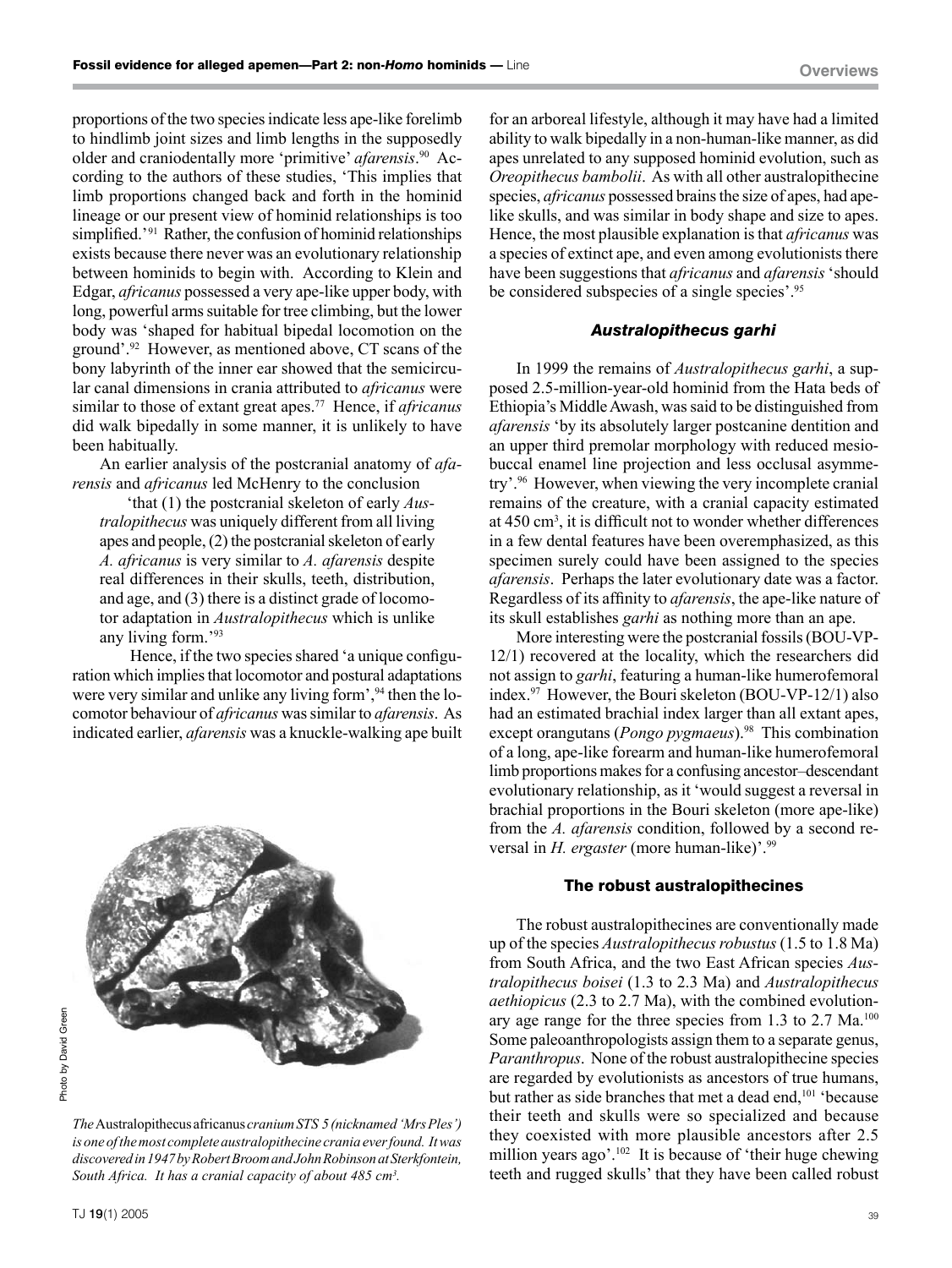australopithecines, although they had small brains and bodies.103 From the skulls of these creatures, it is obvious that there was nothing human-like about them.

#### *Australopithecus aethiopicus*

The famous 'Black Skull' (KNM-WT 17000), with a cranial capacity of about  $410 \text{ cm}^3$ , is one of the three or four fossil specimens making up the species *aethiopicus*, 104 which is considered by some evolutionists to be a plausible link between *afarensis* and the other two robust species, *boisei* and *robustus*. 105 However, the Black Skull 'is an extreme *A. robustus/boisei* type with a massive sagittal crest, and the two teeth found are four or five times as large as human molars',106 and so even though *aethiopicus* is supposedly an older species then *robustus*/*boisei*, its hyper-robustness disqualifies it as a transitional form. The morphology of the Black Skull has many similarities to that of a small male gorilla,107 and so it is possible that gorillas and *aethiopicus* belong to the same biblical kind. There are currently no postcranial fossils assigned to *aethiopicus*, the other two (possibly three) specimens attributed to *aethiopicus* being mandibles.108

### *Australopithecus boisei*

The mean brain size of *Australopithecus boisei*, based on six specimens, is about  $452 \text{ cm}^3$ , with a range from 390 cm3 to 500 cm3 , 109 although other estimates of *boisei* give a mean of 521 cm3 . 49 Cranially, *boisei* is described as 'the only hominin that combines a massive, wide, flat, face with a modest-sized neurocranium'.110 There are no postcranial remains that can definitely be attributed to *boisei*, but from Koobi Fora a partial skeleton and individual postcranial bones have been inconclusively linked with the species.<sup>110</sup> According to Wood and Richmond, 'The partial skeleton is characterised by limb proportions that resemble *A. afarensis* (Grausz *et al.* 1988), and are less apelike than those of *A. africanus*'.110 Hence, if the partial skeleton (KNM-ER 1500) did belong to *boisei*, then it may have had similar locomotor behaviour to that of *afarensis*, and 'like *A. afarensis*, the relatively long forelimb suggests that the locomotor behaviour of *P. boisei* included an arboreal component'.<sup>111</sup>

#### *Australopithecus robustus*

The brain size of *Australopithecus robustus*, which currently can only be estimated for one specimen (SK 1585), was 530 cm<sup>3</sup>, but a more recent estimate has lowered that to 476 cm3 . 109 Cranially, *robustus* was similar to that of *boisei*, but its face was not as large and wide.<sup>110</sup> Hence, if *robustus* had a 'robust' skull, then the skull of *boisei* was hyper-robust. In comparison to *africanus*, the chewing teeth and face of *robustus* were larger, although its canine and incisor teeth were smaller,<sup>112</sup> and according to Klein and Edgar, both species

'possessed very ape-like upper bodies with



*As can be seen from this replica skull of* Australopithecus boisei*, there was nothing human about the heads of the robust australopithecines. In a similar replica at the San Diego Museum of Man, a lower jaw has been included, which is based on a fossil found 50 miles away.*

long, powerful arms that would have made them agile tree climbers. They differed from apes primarily in their lower bodies, which were shaped for habitual bipedal locomotion on the ground, and in their teeth'.<sup>92</sup>

According to Wood and Richmond, the morphology of the pelvis and hip believed to be associated with *robustus* resembles that of *afarensis* and *africanus* (the 'gracile' australopithecines), and suggests that 'the gait of *P. robustus* probably resembled that of the 'gracile' australopiths'.112 As indicated earlier, the gait of *afarensis* was not humanlike. Also, as mentioned previously, CT scans of the bony labyrinth of the inner ear showed that the semicircular canal dimensions in crania attributed to *robustus* were similar to that of extant great apes.77

#### Conclusion

The morphological features of the hominid fossils assigned to taxa outside the genus *Homo* indicate they were mere extinct apes. A species is not equivalent to a biblical *kind*, and several of the non-*Homo* hominids may just represent variation within one or more ape *kinds*, just as the fossil species included in *Homo*, excluding the invalid taxon *Homo habilis*, are believed to represent variation within the one human *kind*. It may well be that extant apes are surviving remnants of these hominid ape *kinds*, which have lost much of their genetic diversity. In general, where fossil material is available, these hominid creatures had brains the size of apes, skulls that were ape-like, and bodies similar in shape and stature to apes. The morphology of creatures such as *Australopithecus afarensis* indicates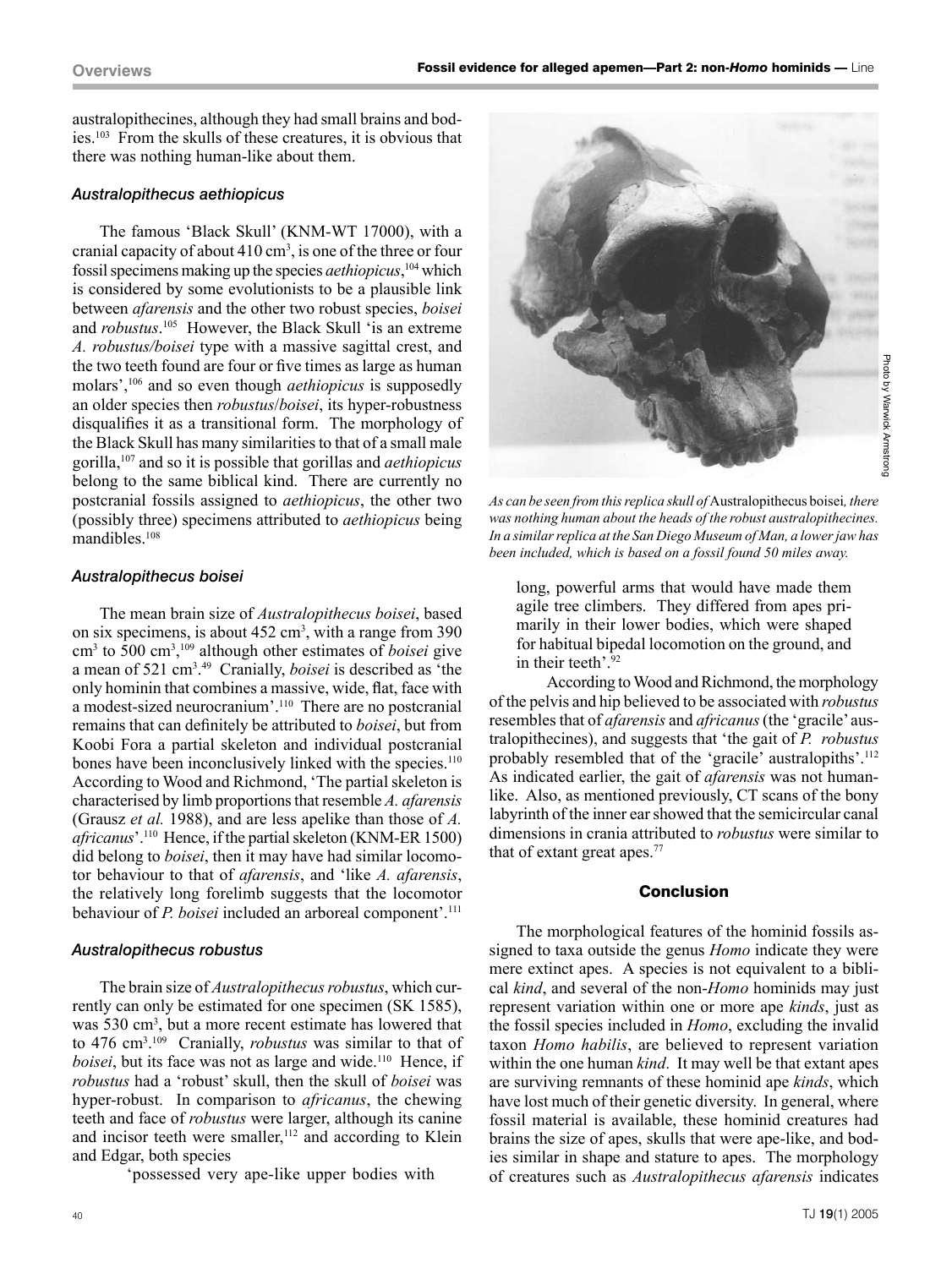that they were specialized for climbing in trees, as well as knuckle walking, as are apes. Much has been made of skeletal features, indicating some of the australopithecines, including *afarensis*, may also have had limited ability for non-human bipedal locomotion. However, similar limited bipedal ability also existed in apes not considered hominids, such as *Oreopithecus bambolii*, dated to earlier than the supposed human and chimpanzee split. Hence, how can a trait be used as an argument for the uniqueness of all hominids, and their evolutionary relationship, when the trait is not unique to these supposed hominids? It is like saying whales must have evolved from creatures like hippopotamuses because they can both swim (or do they believe that, too?). I suppose this is why evolutionists like the word parallel so much, as in parallel evolution. Call it what you like, but is it science?

#### **References**

- 1. Harrub, B. and Thompson, B., *The Truth About Human Origins*, Apologetics Press Inc., Montgomery, AL, pp. 8–10, 2003.
- 2. Gribbin, J. and Cherfas, J., *The First Chimpanzee: In Search of Human Origins*, Penguin Books, London, pp. 116–117, 2001.
- 3. Sarfati, J., *Refuting Compromise*, Master Books, Green Forest, AR, pp. 376–388, 2004; Lubenow, M.L., *Bones of Contention: A Creationist Assessment of Human Fossils*, Revised and Updated, Baker Books, Grand Rapids, MI, pp. 273–292, 2004.
- 4. Harrub and Thompson, ref. 1, pp. 99–134; Lubenow, ref. 3, pp. 222– 235.
- 5. Lubenow, ref. 3, p. 187.
- 6. Brunet, M. *et al*., A new hominid from the upper Miocene of Chad, Central Africa, *Nature* **418**:145–151, 2002.
- 7. Wood, B., Hominid revelations from Chad, *Nature* **418**:134, 2002.
- 8. BBC News, Skull find sparks controversy, <news.bbc.co.uk/hi/english/ sci/tech/newsid\_2125000/2125244.stm>, 13 July 2002.
- 9. Montgomery, B., Man's ancestors 7m years old, *The Australian*, 11 July 2002, p. 1.
- 10. Wolpoff, M.H., Senut, B., Pickford, M. and Hawks, J., *Sahelanthropus* or '*Sahelpithecus*'? *Nature* **419**:581–582, 2002.
- 11. Ancient skull more ape than human? <www.cnn.com/2002/TECH/science/10/09/ancient.skull/index.html>, 10 October 2002.
- 12. Wolpoff *et al*., ref. 10, p. 582.
- 13. Brunet *et al*., ref. 6, p. 151.
- 14. Murdock, M., *Sahelanthropus tchadensis*—the ambiguous ape, *TJ* **18**(3):114, 2004.
- 15. Beauvilain, A. and Guellec, Y.L., Further details concerning fossils attributed to *Sahelanthropus tchadensis* (Toumai), *South African J. Science* **100**:142–144, 2004.
- 16. Beauvilain and Guellec, ref. 15, p. 142.
- 17. Dalton, R., Brickbats for fossil hunter who claims skull has false tooth, *Nature* **430**:956, 2004.
- 18. Aiello, L.C. and Collard, M., Our newest oldest ancestor? *Nature* **410**:526–527, 2001.
- 19. Balter, M., Scientists spar over claims of earliest ancestor, *Science* **291**:1460, 2001.
- 20. Wong, K., An ancestor to call our own, *Scientific American Special* **13**(2):9, 2003.
- 21. Begun, D.R., The earliest hominins—is less more? *Science* **303**:1479,

2004.

- 22. Shipman, P., Hunting the first hominid, *American Scientist* **90**(1), 2002; <www.americanscientist.org/template/AssetDetail/assetid/18641>, 13 August 2004.
- 23. Galik, K., Senut, B., Pickford, M., Gommery, D., Treil, J., Kuperavage, A.J. and Eckhardt, R.B., External and internal morphology of the BAR 1002'00 *Orrorin tugenensis* femur, *Science* **305**:1450–1453, 2004.
- 24. Gibbons, A., Oldest human femur wades into controversy, *Science* **305**:1885, 2004.
- 25. Halle-Selassie, Y., Late Miocene hominids from the Middle Awash, Ethiopia, *Nature* **412**:178–181, 2001.
- 26. Halle-Selassie, Y., Suwa, G. and White, T.D., Late Miocene teeth from Middle Awash, Ethiopia, and early hominid dental evolution, *Science* **303**:1503–1505, 2004.
- 27. Halle-Selassie, ref. 25, p. 180.
- 28. Wong, ref. 20, pp. 8–9.
- 29. Begun, ref. 21, pp. 1478–1480.
- 30. Lemonick, M.D. and Dorfman, A., One giant step for mankind, *Time* (South Pacific) pp. 58–59, 23 July 2001.
- 31. Balter, M. and Gibbons, A., Another emissary from the dawn of humanity, *Science* **293**:189, 2001.
- 32. White, T.D., Suwa, G. and Asfaw, B., *Australopithecus ramidus*, a new species of early hominid from Aramis, Ethiopia, *Nature* **371**:306–312, 1994.
- 33. White *et al*., ref. 32, p. 88.
- 34. White *et al*., ref. 32, p. 311.
- 35. White *et al*., ref. 32, p. 312.
- 36. Fischman, J., Putting our oldest ancestors in their proper place, *Science* **265**:2011, 1994.
- 37. Semaw, S. *et al*., Early Pliocene hominids from Gona, Ethiopia, *Nature* **433**:304, 2005.
- 38. Leakey, M.G., Feibel, C.S., McDougall, I. and Walker, A., New fourmillion-year-old hominid species from Kanapoi and Allia Bay, Kenya, *Nature* **376**:565–571, 1995.
- 39. Leakey, M. and Walker, A., Early hominid fossils from Africa, *Scientific American* **276**(6):63–64, 1997.
- 40. Leakey and Walker, ref. 39, p. 63.
- 41. Andrews, P., Ecological apes and ancestors, *Nature* **376**:556, 1995.
- 42. Leakey, M.G., Feibel, C.S., McDougall, I., Ward, C. and Walker, A., New specimens and confirmation of an early age for *Australopithecus anamensis*, *Nature* **393**:62, 1998; The distal end of the humerus was discovered in 1965 and is described in: Patterson, B. and Howells, W.W., Hominid humeral fragment from early Pleistocene of Northwest Kenya, *Science* **156**:64–66, 1967.
- 43. Leakey *et al*., ref. 42, p. 62.
- 44. Richmond, B.G. and Strait, D.S., Evidence that humans evolved from a knuckle-walking ancestor, *Nature* **404**:382, 2000.
- 45. Ward, C., Leakey, M. and Walker, A., The new hominid species *Australopithecus anamensis*, *Evolutionary Anthropology* **9**:201, 1999.
- 46. Reader, J., *Missing Links: The Hunt for Earliest Man*, Penguin Books, London, pp. 207–210, 1988.
- 47. Lewin, R., *Bones of Contention*, Penguin Books, London, pp. 268–300, 1987.
- 48. Wood, B. and Richmond, B.G., Human evolution: taxonomy and paleobiology, *J. Anatomy* **196**:29, 2000.
- 49. McHenry, H.M. and Coffing, K., *Australopithecus* to *Homo*: transformations in body and mind, *Annual Review of Anthropology* **29**:127, 2000.
- 50. Tattersall, I. and Schwartz, J.H., *Extinct Humans*, Westview Press, New York, p. 88, 2001.